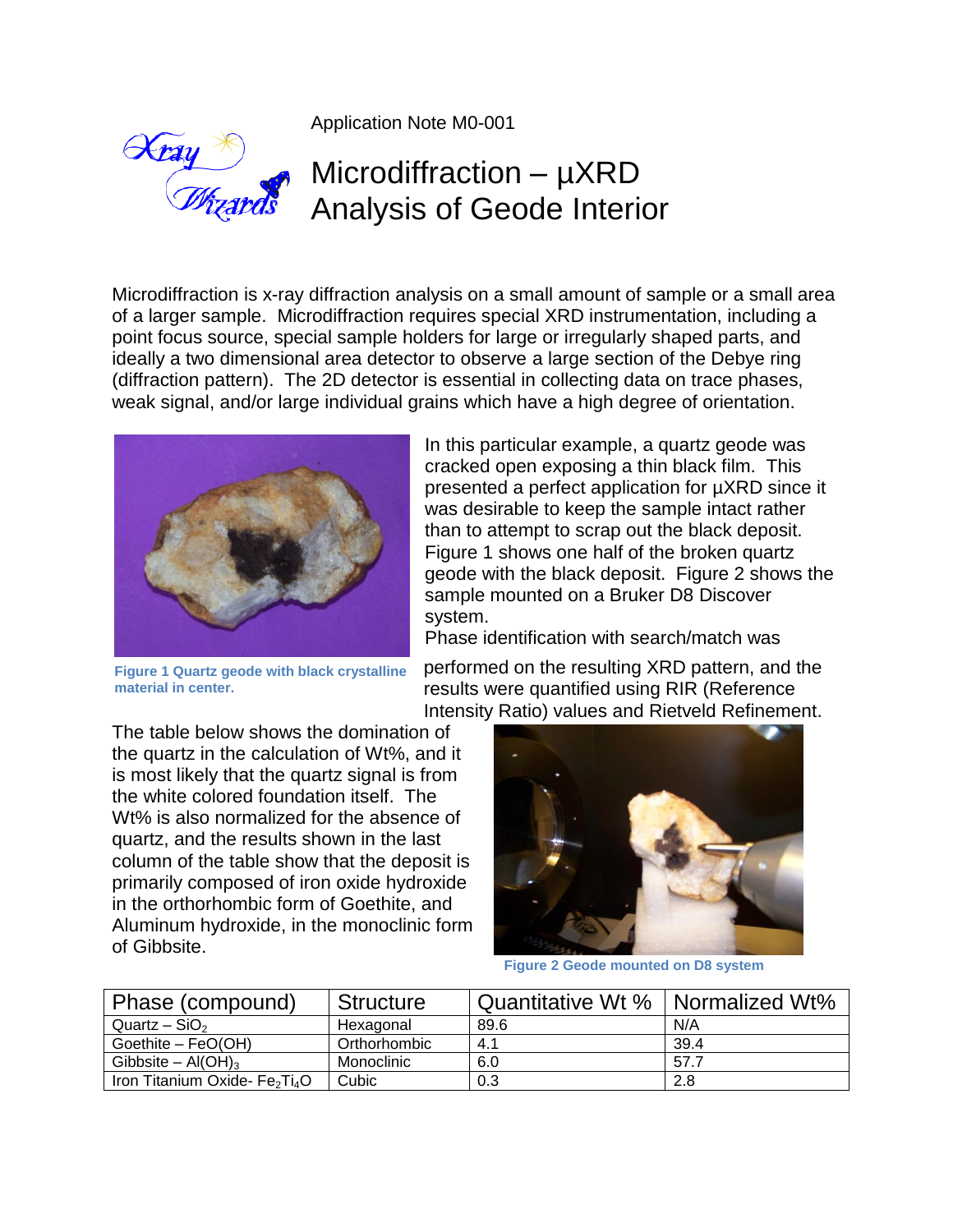

investigation. X-ray Diffraction Patterns follow.

**Figure 3 Image of area collected inside the mounted geode**

Note that one of the primary crystallographic phases is Iron Oxide Hydroxide (Goethite), which is dark brown or black in color. The small trace amount of cubic Iron Titanium Oxide is less certain and less significant.

Note that figure 3 shows the zoomed in position of the point source (approximately round) x-ray beam positioned on the deposit. Beam sizes ranging from 50 micros to 500 microns in diameter are typically used, and depend upon the size of the area under